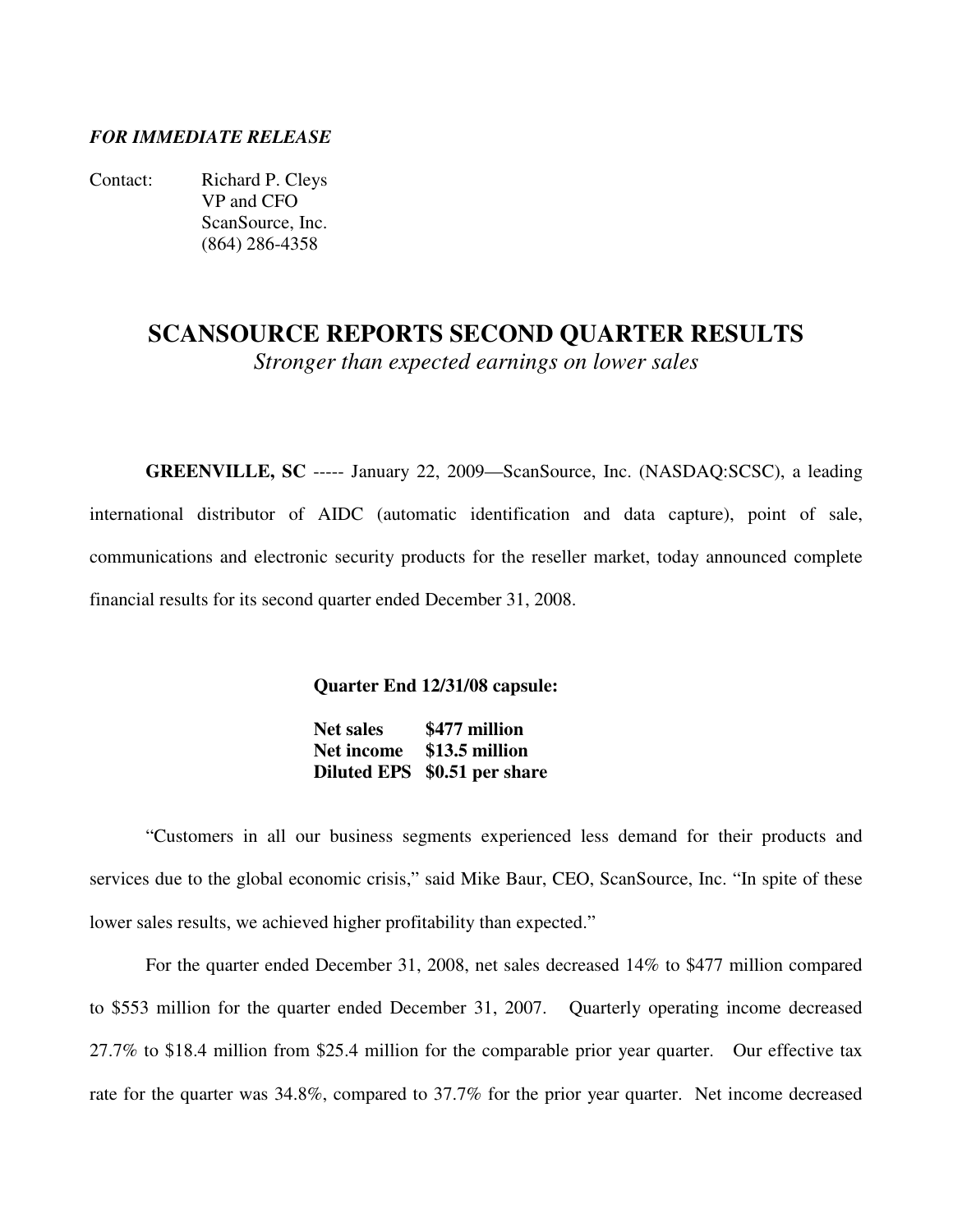#### **ScanSource Reports Second Quarter Results**

12.5% to \$13.5 million for the quarter ended December 31, 2008 versus \$15.5 million for the quarter ended December 31, 2007. It should be noted that during the current quarter, the Company settled a legal claim against a former service provider, which resulted in a \$3.5 million recovery (\$2.2 million after tax or \$0.08 per diluted share) that was recorded as Other Income in the accompanying condensed consolidated income statement.

#### **Forecast for Next Quarter**

 The Company announced its revenue forecast for the third quarter of fiscal 2009. ScanSource expects net revenues for the March 2009 quarter could range from \$450 million to \$470 million.

#### **Safe Harbor Statement**

 This news release contains comments that are "forward looking" statements that involve risks and uncertainties; these statements are subject to the safe harbor created by the Private Securities Litigation Reform Act of 1995. Any number of important factors could cause actual results to differ materially from anticipated results including but not limited to macroeconomic circumstances that could impact our business, such as currency fluctuations, continued adverse capital and credit market conditions and a prolonged economic downturn. For more information concerning factors that could cause actual results to differ from anticipated results, see the Company's annual report on Form 10-K for the year ended June 30, 2008 filed with the Securities and Exchange Commission.

### **About ScanSource**

 ScanSource, Inc. (NASDAQ:SCSC) is a leading international distributor of specialty technology products, consisting of seven sales units in North America, Latin America and Europe.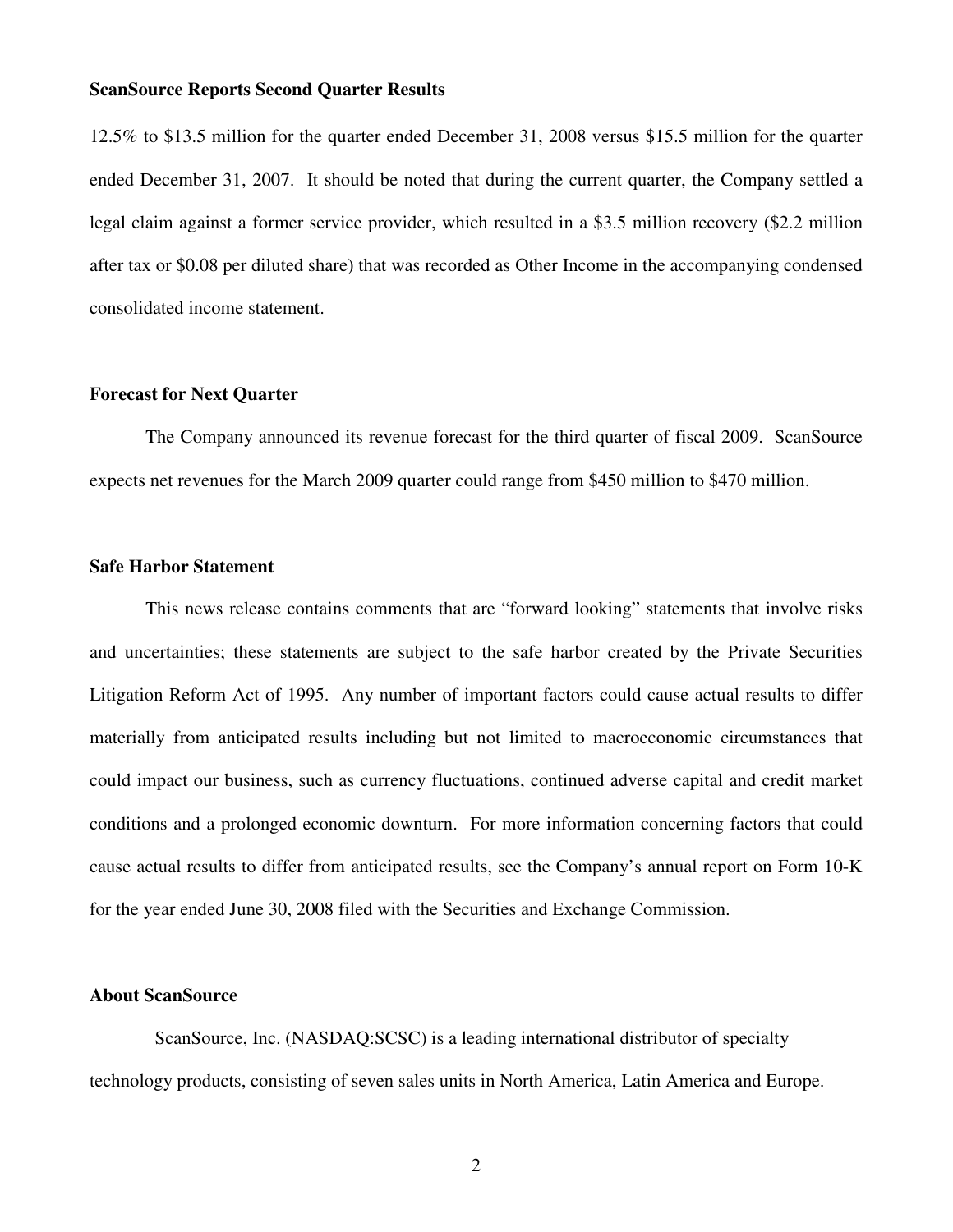## **ScanSource Reports Second Quarter Results**

 ScanSource POS and Barcoding in North America, Latin America and Europe delivers AIDC and POS solutions; Catalyst Telecom in the U.S. and ScanSource Communications in North America and Europe, provide voice, video and converged communications equipment; and ScanSource Security in North America offers physical security solutions. Founded in 1992, the company ranks #901 on the Fortune 1000. For more information, call the toll-free sales telephone number at 800.944.2432 or visit www.scansourceinc.com.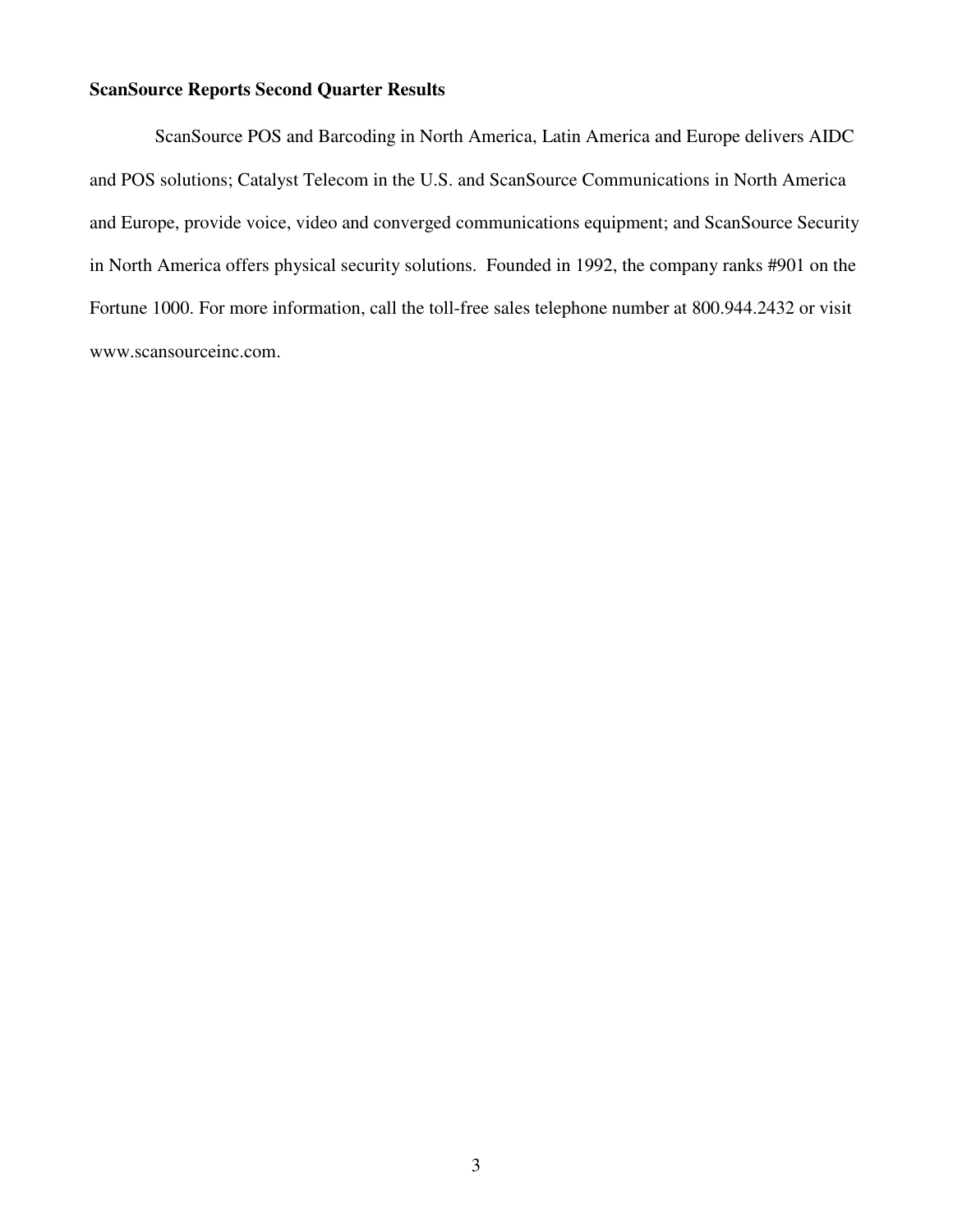#### **SCANSOURCE, INC. AND SUBSIDIARIES CONDENSED CONSOLIDATED BALANCE SHEETS (In thousands)**

|                                                        | December 31,<br>2008 |                 | <b>June 30,</b> |  |
|--------------------------------------------------------|----------------------|-----------------|-----------------|--|
|                                                        | (unaudited)          |                 | $2008 *$        |  |
| <b>Assets</b>                                          |                      |                 |                 |  |
| <b>Current Assets</b>                                  |                      |                 |                 |  |
| Cash and cash equivalents                              | \$<br>85,477         | \$              | 15,224          |  |
| Trade & notes receivable, net                          | 287,277              |                 | 360,154         |  |
| Other receivables                                      | 8,418                |                 | 8,052           |  |
| Inventories                                            | 266,213              |                 | 280,077         |  |
| Prepaid expenses and other assets                      | 6,223                |                 | 5,556           |  |
| Deferred income taxes                                  | 12,453               |                 | 11,428          |  |
| Total current assets                                   | 666,061              |                 | 680,491         |  |
| Property and equipment, net                            | 23,531               |                 | 22,420          |  |
| Goodwill                                               | 32,954               |                 | 36,121          |  |
| Other assets, including identifiable intangible assets | 31,324               |                 | 33,174          |  |
| Total assets                                           | \$<br>753,870        | \$              | 772,206         |  |
| <b>Liabilities and Shareholders' Equity</b>            |                      |                 |                 |  |
| <b>Current Liabilities</b>                             |                      |                 |                 |  |
| Current portion of long-term debt                      | \$                   | \$              |                 |  |
| Short-term borrowings                                  | 4,225                |                 | 7,649           |  |
| Trade accounts payable                                 | 243,725              |                 | 265,284         |  |
| Accrued expenses and other liabilities                 | 28,771               |                 | 38,922          |  |
| Total current liabilities                              | 276,721              |                 | 311,855         |  |
| Long-term debt                                         | 30,369               |                 | 29,576          |  |
| Borrowings under revolving credit facility             | 20,000               |                 | 27,047          |  |
| Other long-term liabilities                            | 9,431                |                 | 7,975           |  |
| <b>Total liabilities</b>                               | 336,521              |                 | 376,453         |  |
|                                                        |                      |                 |                 |  |
| <b>Shareholders' Equity</b><br>Common stock            | 100,427              |                 | 96,097          |  |
| Retained earnings                                      | 316,089              |                 | 290,134         |  |
| Accumulated other comprehensive income                 | 833                  |                 | 9,522           |  |
| Total shareholders' equity                             | 417,349              |                 | 395,753         |  |
| Total liabilities and shareholders' equity             | \$<br>753,870        | $\overline{\$}$ | 772,206         |  |

\* Derived from audited financial statements at June 30, 2008.